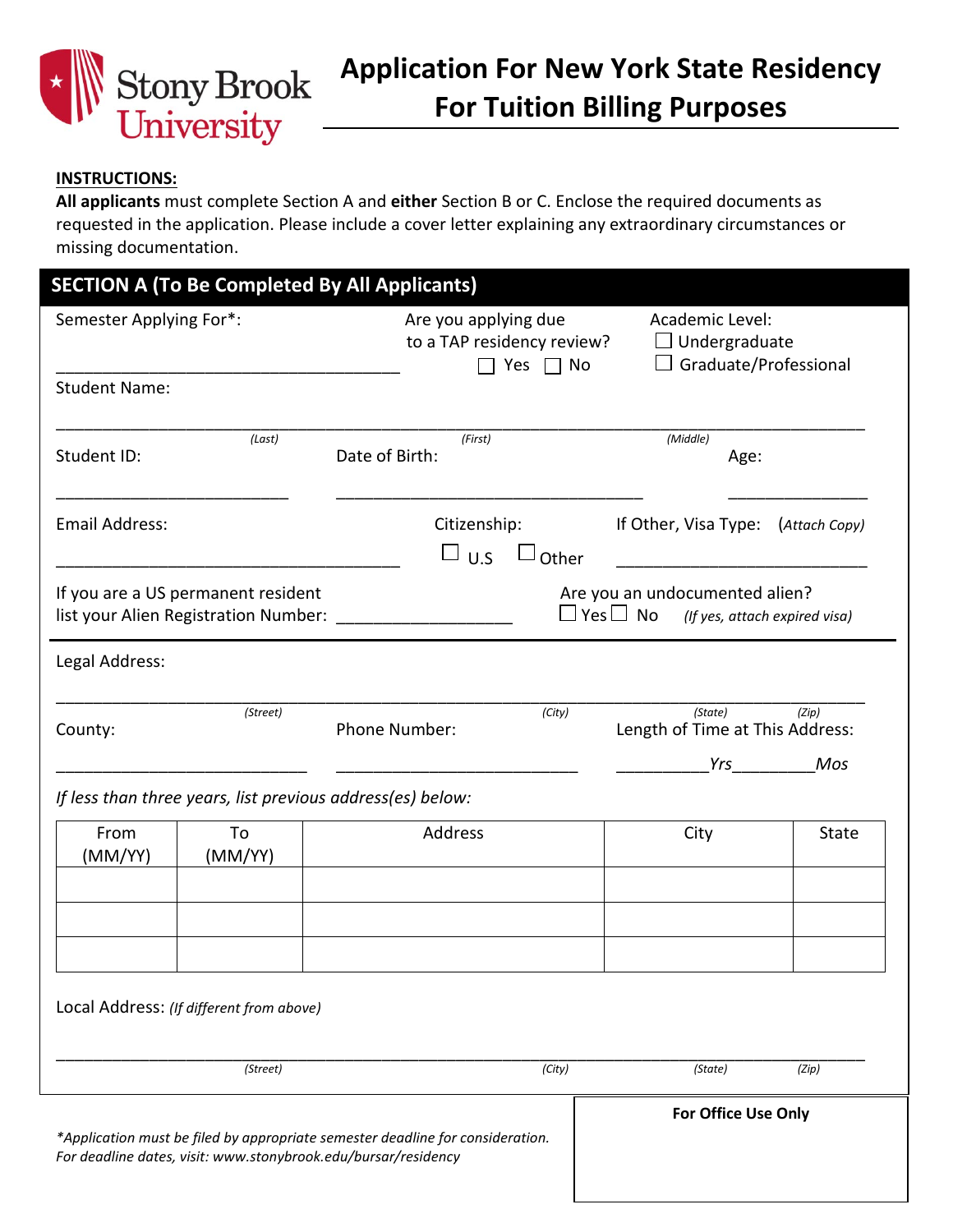|                   | <b>SECTION A (Continued)</b>                                                                                                                                                                                          |                 |                            |                                                                                 |
|-------------------|-----------------------------------------------------------------------------------------------------------------------------------------------------------------------------------------------------------------------|-----------------|----------------------------|---------------------------------------------------------------------------------|
|                   | 1. Did you attend an approved New York State high school for at least 2 years and<br>graduate from an approved New York State high school or have you<br>received a New York State General Equivalency Diploma (GED)? |                 |                            |                                                                                 |
|                   | 2. If yes,<br>Year of Completion:                                                                                                                                                                                     | Name of School: | City:                      | $\Box$ Yes<br><b>No</b><br>(If no, skip to line 3)<br>County:                   |
|                   |                                                                                                                                                                                                                       |                 |                            |                                                                                 |
|                   | (Attach copy of final transcript or diploma.)                                                                                                                                                                         |                 |                            |                                                                                 |
|                   | 3. Are you, your parent, or spouse a veteran or active duty member of the U.S.<br>Armed Forces?<br>(If yes, please submit a copy of the Home of Record, Military Orders or DD form 214.)                              |                 |                            | Yes<br><b>No</b>                                                                |
|                   | 4. Do you have a driver's license or State ID? $\Box$ Yes $\Box$ No If yes, from what state?                                                                                                                          |                 |                            | (Attach License Copy)                                                           |
| 5.                | Do you own a vehicle? $\Box$ Yes $\Box$ No                                                                                                                                                                            |                 |                            | If yes, in what state is your vehicle registered?<br>(Attach Registration Copy) |
|                   | 6. Will you be registering a car on campus? $\Box$ Yes $\Box$ No If yes, state registered?                                                                                                                            |                 |                            | (Attach Registration Copy)                                                      |
|                   | Plate Number:                                                                                                                                                                                                         |                 |                            |                                                                                 |
|                   | 7. Are you a registered voter? $\Box$ Yes $\Box$ No                                                                                                                                                                   |                 | If yes, in what state?     | (Attach Copy of Voter Registration)                                             |
|                   | 8. In what State(s) did you (or your spouse) file resident taxes last year?                                                                                                                                           |                 |                            | (Attach Copy of most recent signed Federal and State Income Tax Returns)        |
|                   | Where will you file for the current year?                                                                                                                                                                             |                 |                            |                                                                                 |
|                   | 9. What is your marital status?                                                                                                                                                                                       |                 |                            |                                                                                 |
| <b>SECTION B:</b> | To be completed by financially independent applicants. Note: If you are financially dependent on your parents,<br>skip this section and have your parents complete Section C.                                         |                 |                            |                                                                                 |
|                   | Individuals under the age of 22 are generally not eligible for independent status. Students must provide<br>evidence of one full year of independent living in order to be considered emancipated.                    |                 |                            |                                                                                 |
|                   | 1. Were you, or will you, be claimed as a dependent on your parents' federal and state income tax<br>returns for the prior and current year?                                                                          |                 |                            |                                                                                 |
|                   | (Current Year) 20 ___ □ Yes □ No                                                                                                                                                                                      |                 | (Prior Year) 20 1 Yes ∩ No |                                                                                 |
|                   | 2. Did you, or will you, live in an apartment, house, or other residence owned by your parents for more<br>than six (6) weeks during the last two years?                                                              |                 |                            |                                                                                 |
|                   | 20 $\Box$ $\Box$ Yes $\Box$ No                                                                                                                                                                                        |                 |                            | 20 $\Box$ Yes $\Box$ No                                                         |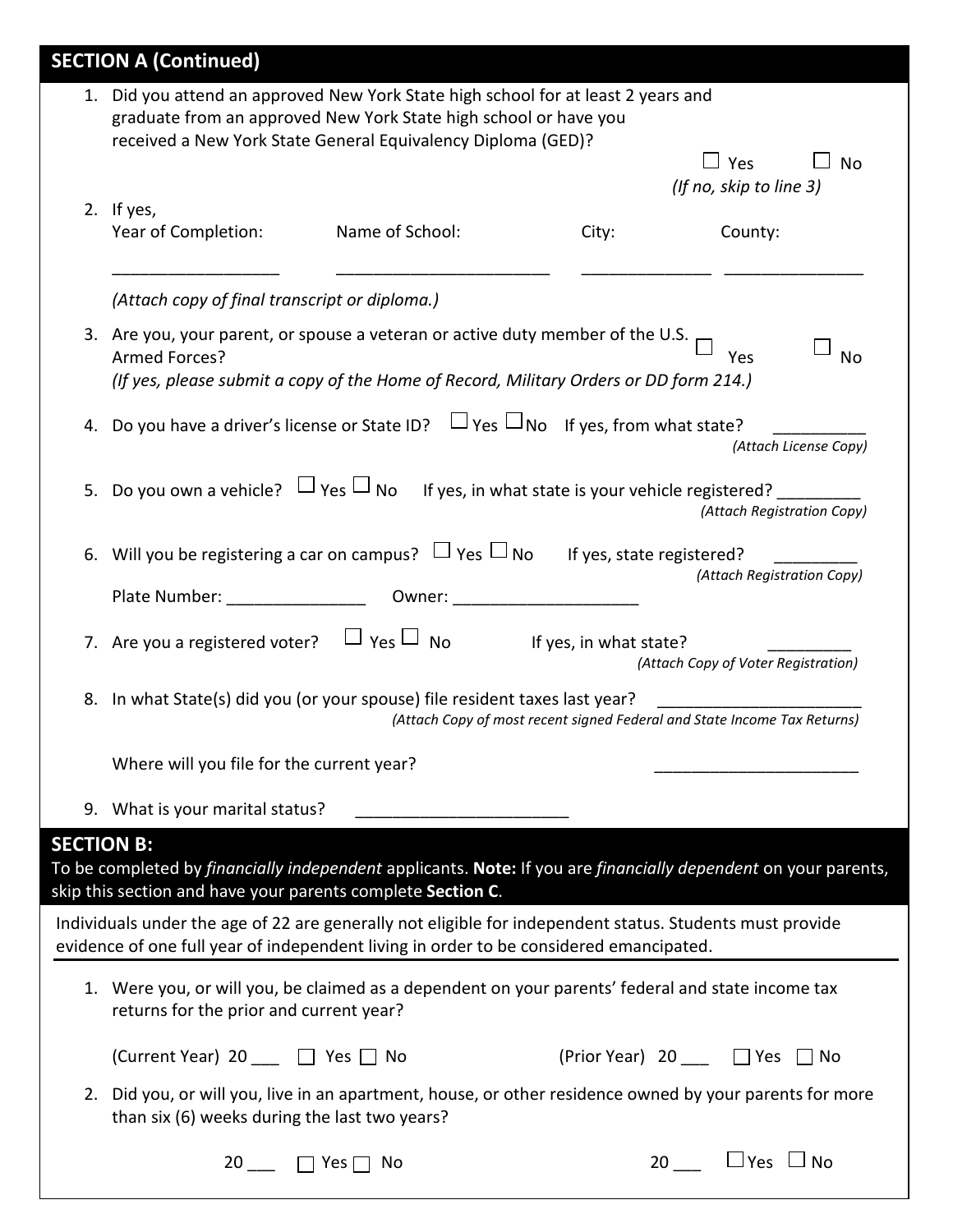| <b>SECTION B (Continued)</b>   |               |                           |                                                                                                                                                                                                                                                                                                                    |                            |       |                                                   |
|--------------------------------|---------------|---------------------------|--------------------------------------------------------------------------------------------------------------------------------------------------------------------------------------------------------------------------------------------------------------------------------------------------------------------|----------------------------|-------|---------------------------------------------------|
|                                |               |                           | 3. Do you rent or own a residence? $\Box$ Rent $\Box$ Own                                                                                                                                                                                                                                                          |                            |       | (Attach copy of signed lease, deed, or tax bill.) |
|                                |               |                           | 4. Amount of financial support provided to you by parents/guardian during the prior and current year:                                                                                                                                                                                                              |                            |       |                                                   |
|                                |               |                           |                                                                                                                                                                                                                                                                                                                    |                            |       |                                                   |
| support?                       | Yes $\Box$ No |                           | 5. Are you an emancipated minor, or an adult student who is financially independent from parental<br>If Yes, when did you become independent? ______ / ______                                                                                                                                                      |                            | Month | Year                                              |
| 6.                             |               |                           | List below your sources of financial income for the past two (2) years:                                                                                                                                                                                                                                            |                            |       |                                                   |
| From<br>(MM/YY)                | To<br>(MM/YY) |                           | Name and Address of Employer                                                                                                                                                                                                                                                                                       |                            |       | Hours Per<br>Week                                 |
|                                |               |                           |                                                                                                                                                                                                                                                                                                                    |                            |       |                                                   |
|                                |               |                           |                                                                                                                                                                                                                                                                                                                    |                            |       |                                                   |
|                                |               |                           | If not employed, please list your financial resources (e.g. unemployment, student loans, etc.):                                                                                                                                                                                                                    |                            |       |                                                   |
| STATE OF NEW YORK<br>COUNTY OF |               | $\rightarrow$<br>$)$ SS.: | STOP! Applicant Affirmation - To Be Completed Before a Notary Public                                                                                                                                                                                                                                               |                            |       |                                                   |
|                                |               |                           |                                                                                                                                                                                                                                                                                                                    |                            |       |                                                   |
|                                |               |                           | that all information provided on this form and any attachments thereto, is accurate, complete and true to<br>the best of my knowledge. I understand that knowingly providing false information will disqualify me from<br>residency status for tuition billing purposes and render this application null and void. |                            |       |                                                   |
|                                |               |                           |                                                                                                                                                                                                                                                                                                                    | <b>Applicant Signature</b> |       |                                                   |
|                                |               |                           |                                                                                                                                                                                                                                                                                                                    |                            |       |                                                   |